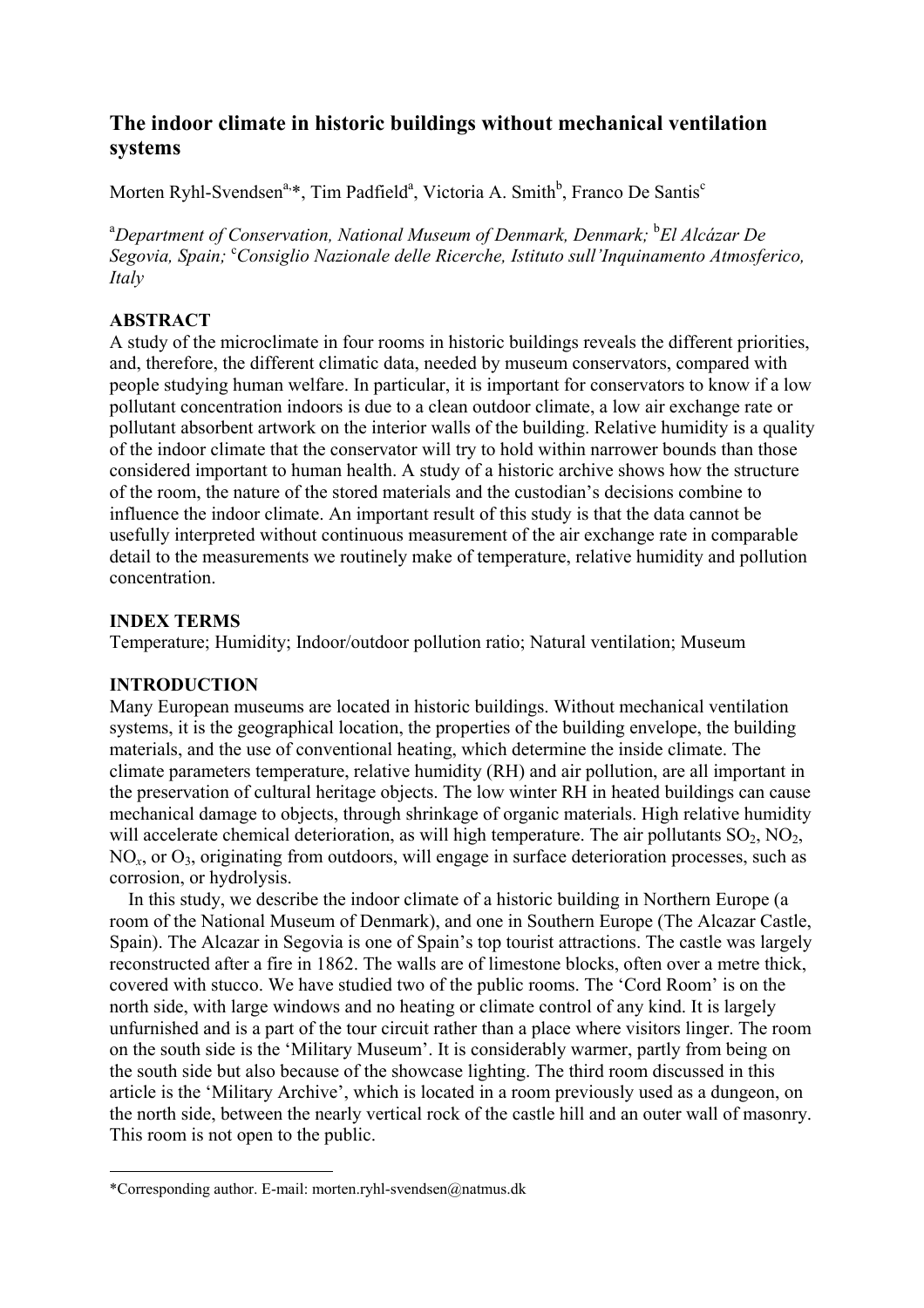The National Museum of Denmark, in central Copenhagen, is Denmark's primary cultural history museum. It was built as a royal palace in 1744 and has been a museum since 1846. The room we have measured 'Room 134' is a small room built as an alcove off a long corridor with a row of windows. The outer wall is of brick, about 30 cm thick.



**Figure 1** The sites. Top left: Alcazar Castle. Top right: Alcazar Military Archive. Bottom left: Alcazar Cord Room. Bottom right: National Museum of Denmark room 134.

### **THE MEASUREMENTS**

We have measured temperature and relative humidity at all four sites. We have also measured concentrations of  $SO_2$ ,  $O_3$ ,  $NO_2$  and  $NO_x$  in the three public rooms. Data for the outside climate and pollution were obtained from nearby measuring points. Climate data were collected at hourly intervals, as hourly mean values.

SO2, O3, NO2 and NO*x* concentrations were measured outdoors and indoors with open-tube diffusive passive samplers (Analyst<sup>®</sup>), with a sampling period of approximately 1 month. **RESULTS** 

### **Air Pollution**

Table 1 lists the average indoor/outdoor (I/O) ratios of the pollutants, for the two sites. The averages are calculated from ten successive concentration measurements, performed over 1 year. Table 2 lists the average outdoor pollution concentration for the two sites.

**Table 1** Average indoor/outdoor (I/O) pollution ratios in the Alcazar Castle for the 1-year period 20.9.2001 to 17.9.2002, and in the National Museum of Denmark for the 1 year period

| 17.9.2001 to 16.9.2002 |                 |      |      |            |  |  |  |  |
|------------------------|-----------------|------|------|------------|--|--|--|--|
| Location               | SO <sub>2</sub> |      | NO2  |            |  |  |  |  |
| Military Museum (ALC)  | 0.21            | 0.18 | 0.72 | 0.69       |  |  |  |  |
| Cord Room (ALC)        | 0.25            | 0.17 | 0.72 | 0.52       |  |  |  |  |
| Room 134 (NMD)         | 0.18            | 0.05 | 0.66 | $\rm 0.81$ |  |  |  |  |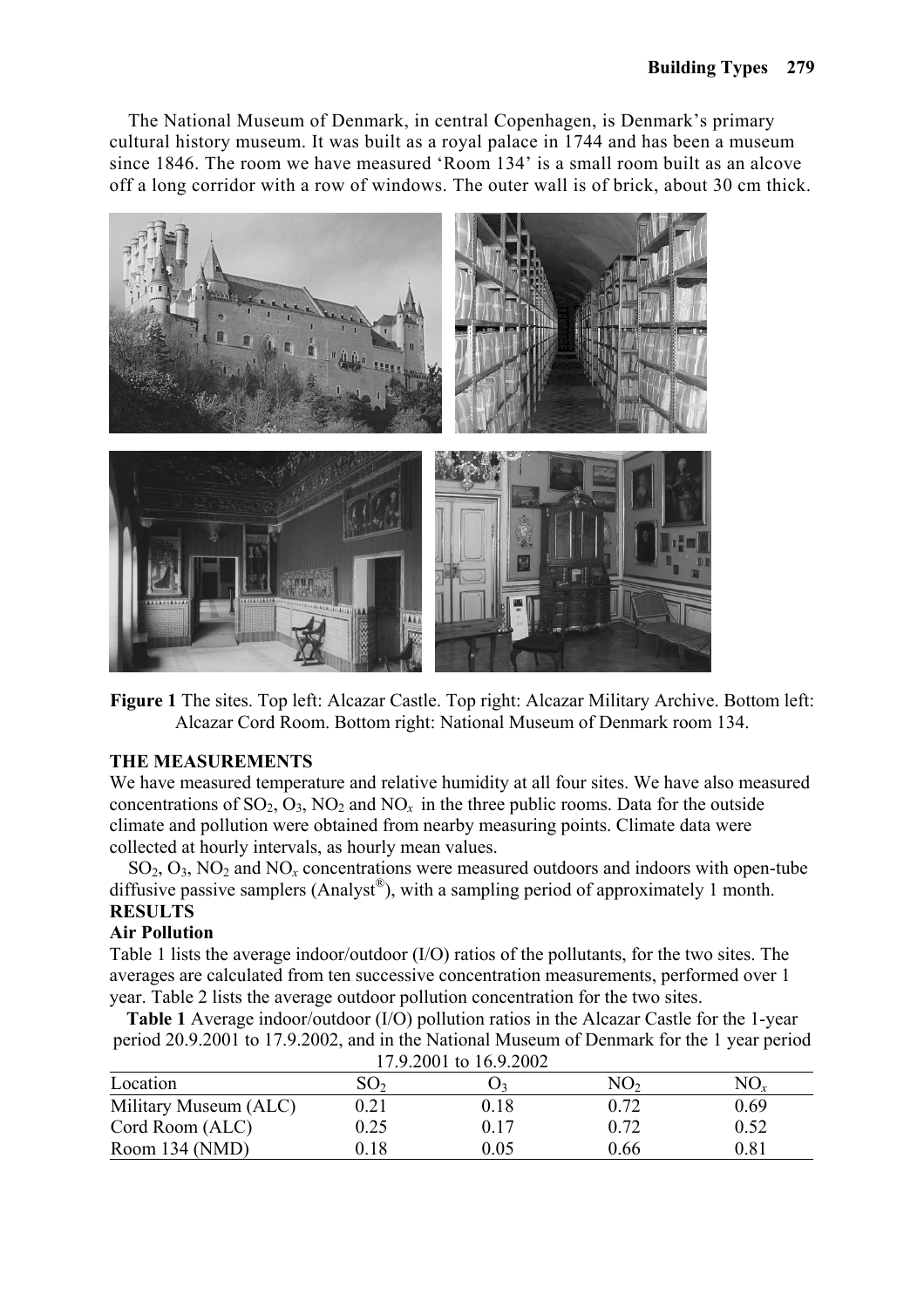#### **280 Proceedings: Healthy Buildings 2003**

| <b>Table 2</b> Average air pollution concentrations ( $\mu$ g/m <sup>3</sup> ) in the Alcazar Castle for the 1 year<br>period 20.9.2001 to 17.9.2002 and the National Museum of Denmark for the 1 year period |                 |                |                 |          |  |  |  |
|---------------------------------------------------------------------------------------------------------------------------------------------------------------------------------------------------------------|-----------------|----------------|-----------------|----------|--|--|--|
| 17.9.2001 to 16.9.2002                                                                                                                                                                                        |                 |                |                 |          |  |  |  |
| Location                                                                                                                                                                                                      | SO <sub>2</sub> | $\mathbf{O}_3$ | NO <sub>2</sub> | $NO_{r}$ |  |  |  |

| $11.7.2001$ to $10.7.2002$ |     |      |  |      |  |  |  |  |
|----------------------------|-----|------|--|------|--|--|--|--|
| Location                   | ⊃∪^ |      |  |      |  |  |  |  |
| Alcazar Castle             | 2.Z | 84.4 |  | 14.3 |  |  |  |  |
| National Museum DK         | -0  | 64.5 |  | 45.0 |  |  |  |  |

### **Temperature and Relative Humidity**

The climate measurements in the three public rooms are presented as graphs covering the year from September 2001 to September 2002 (Figures 2–4). The outside values are printed in grey, the inside in black.

The climate in the archive is shown in Figure 5, for a shorter period in April to May 2001, which displays some peculiarities of its microclimate. The bold lines are the inside climate.



**Figure 2** Alcazar Castle, Cord Room.



**Figure 3** Alcazar Castle, Military Museum.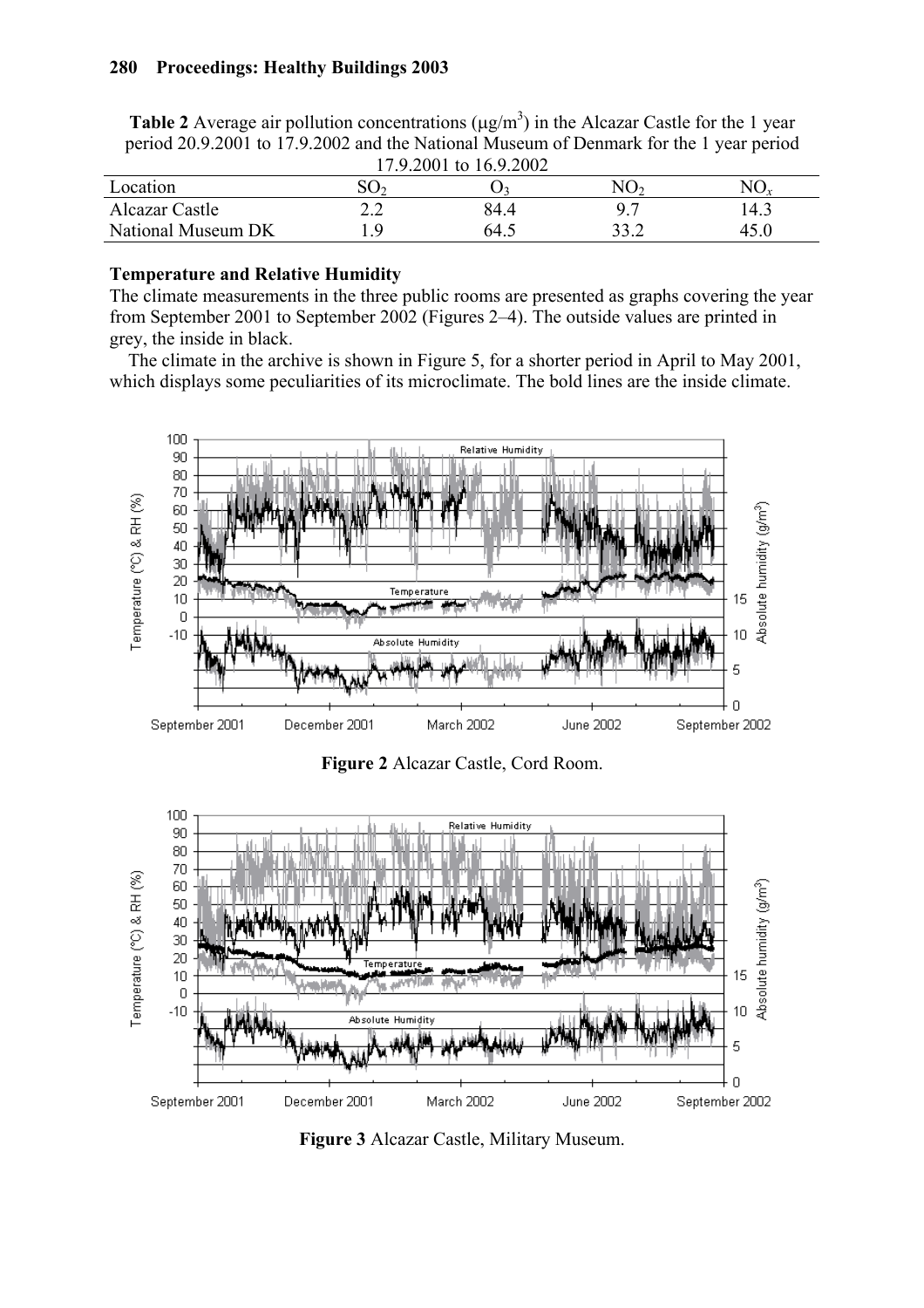

**Figure 4** National Museum of Denmark, Room 134.



**Figure 5** Alcazar Castle, The military archive.

### **DISCUSSION**

#### **Temperature and RH**

The most notable feature of the climate in the three public rooms is that the outside and inside water vapour concentrations are nearly equal. The difference between inside and outside RH is, therefore, defined by the temperature difference. The Cord Room, which has no artificial heating, has a RH that follows that outside, but at a slightly lower value because of the slightly higher indoor temperature. The Military Museum and the National Museum room have a RH which is considerably reduced in the cooler months by the heating. In both rooms, the temperature is allowed to drop below the human comfort ideal in winter, but this keeps the RH within the 'comfort zone' of the exhibited objects, and the fabric of the buildings.

The reduced daily amplitude of the indoor RH cycle is partly due to the more constant indoor temperature, partly to the limited air exchange and partly to moisture buffering of the interior furnishing. Moisture buffering itself contributes to the temperature stability because of the heat absorbed and released on evaporation and condensation. Without measuring the air exchange rate, we cannot separate the separate contributions of these various stabilizing influences.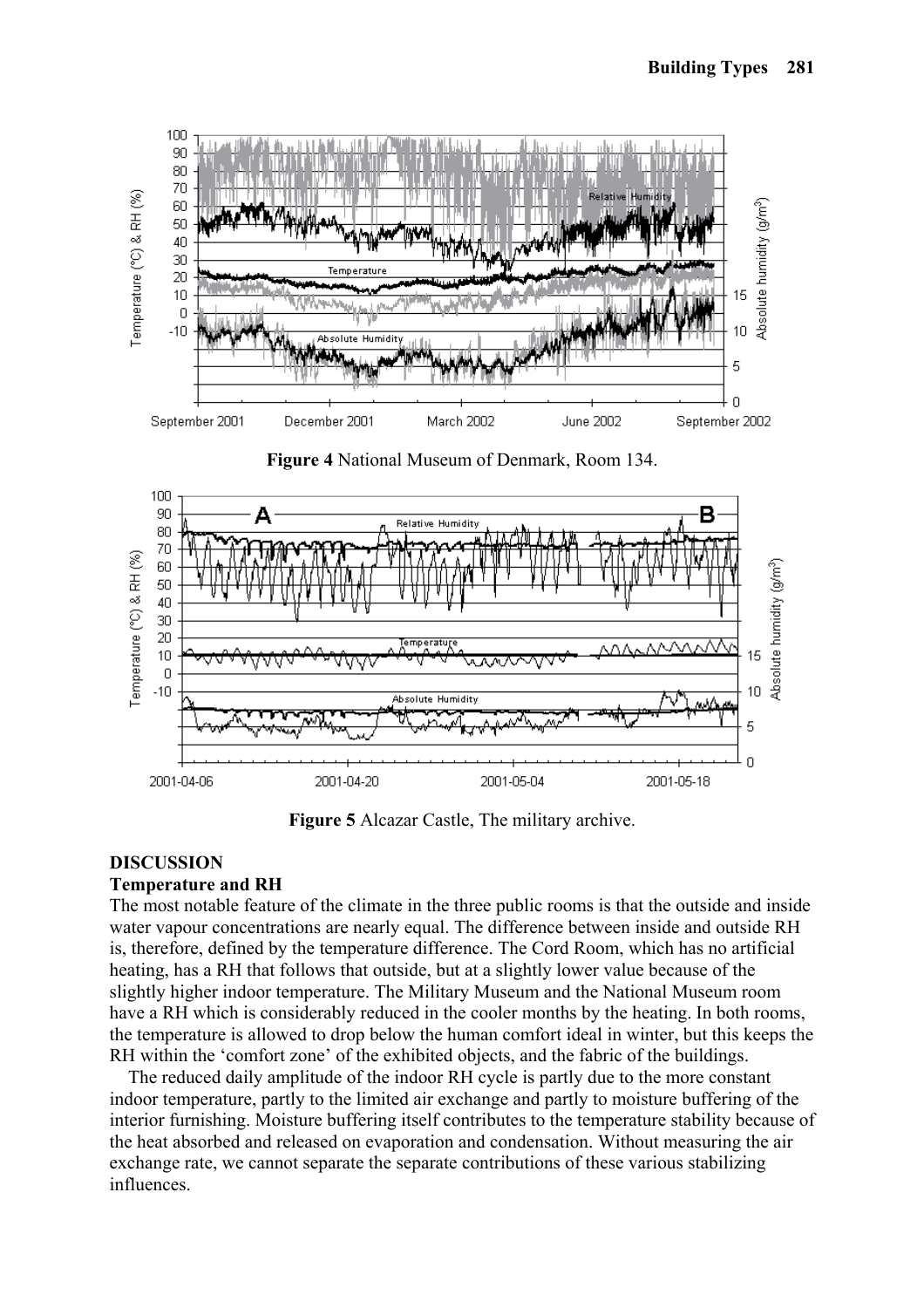#### **282 Proceedings: Healthy Buildings 2003**

The effect of thermal and moisture buffering and air exchange are well illustrated by the shorter climate sequence from the military archive (Figure 5). The temperature moves very slowly towards the running average of the outside temperature, while the indoor water vapour concentration also moves slowly towards the outside value, heavily buffered by water exchange with the archived materials, mostly paper. The effect of ventilation rate is illustrated by the sharp downward pointing peaks in the indoor RH and water vapour concentration at point 'A' on the graph. These sudden changes are caused by the window being opened during office hours. At point A, this initiative is beneficial because it accelerates the trend towards a lower RH. At point 'B', the upward pointing spikes in the RH record reveal that moister outside air leaks in. This is not beneficial at all. The window should ideally be opened only when the outside water vapour concentration is lower than that inside.

### **Air Pollution**

The urban National Museum is exposed to three times higher levels of nitrogen oxides than the semi-rural Alcazar. In contrast, there is 30% more ozone at the Spanish site than at the Danish site. At both places,  $SO<sub>2</sub>$  concentrations are low. Without mechanical filtration systems, the buildings still provide protection. This is due to the natural adsorption on surfaces, during the pollutants' journey towards the galleries.  $SO_2$  and  $O_3$  were reduced at both sites, with an inside/outside ratio  $(I/O)$  in the order of 0.05–0.25, while NO<sub>2</sub> and NO<sub>x</sub> were less reduced (I/O between 0.52 and 0.81). The pollution data, which were collected from three of the four localities, cannot be interpreted unambiguously. There is the typical pattern of relatively high ratio of indoor to outdoor concentration of oxides of nitrogen and a much lower ratio for sulphur dioxide and ozone. The low values indoors can be due to slow air exchange, or to absorbent surfaces in the room. From the point of view of human health, a low concentration is a good thing; from the point of view of a museum conservator a low concentration could indicate fast reaction between a vigorous flow of contaminated air and the absorbent and reactive surfaces of irreplaceable museum objects.

### **CONCLUSION**

The three locations within the Alcazar Castle are climatically more diverse than the difference between the Alcazar Military Museum and the room in the National Museum of Denmark, 2000 km to the north.

The microclimate in a room is controlled by the outside temperature and moisture concentration, the thermal inertia of the building, the moisture buffering by furniture and the ventilation rate.

The I/O pollution ratios give us a hint of the ventilation rate, but the variable absorption of surfaces prevents us using pollutants as indicators of ventilation rate. We cannot establish whether the decrease of pollutants indoor is due to the shielding effect of the building envelope, or due to adsorption on inner surfaces. As the absolute humidity is equal outdoors and indoors for Alcazar's Cord Room, Military Museum, and at the Danish National Museum, this suggests that the air exchange rate is relatively high. But if the exchange rate is high, the lower indoor pollution concentrations must mainly be due to removal of pollutants by surface reactions. Deliberate use of the air pollution adsorption potential of inner surfaces in rooms, is an interesting approach to air quality control. However, in the case where the walls are covered with artworks, it would be better to block the air pollutants before they ever reach the materials surface, by retarding the flux of pollutants into the gallery.